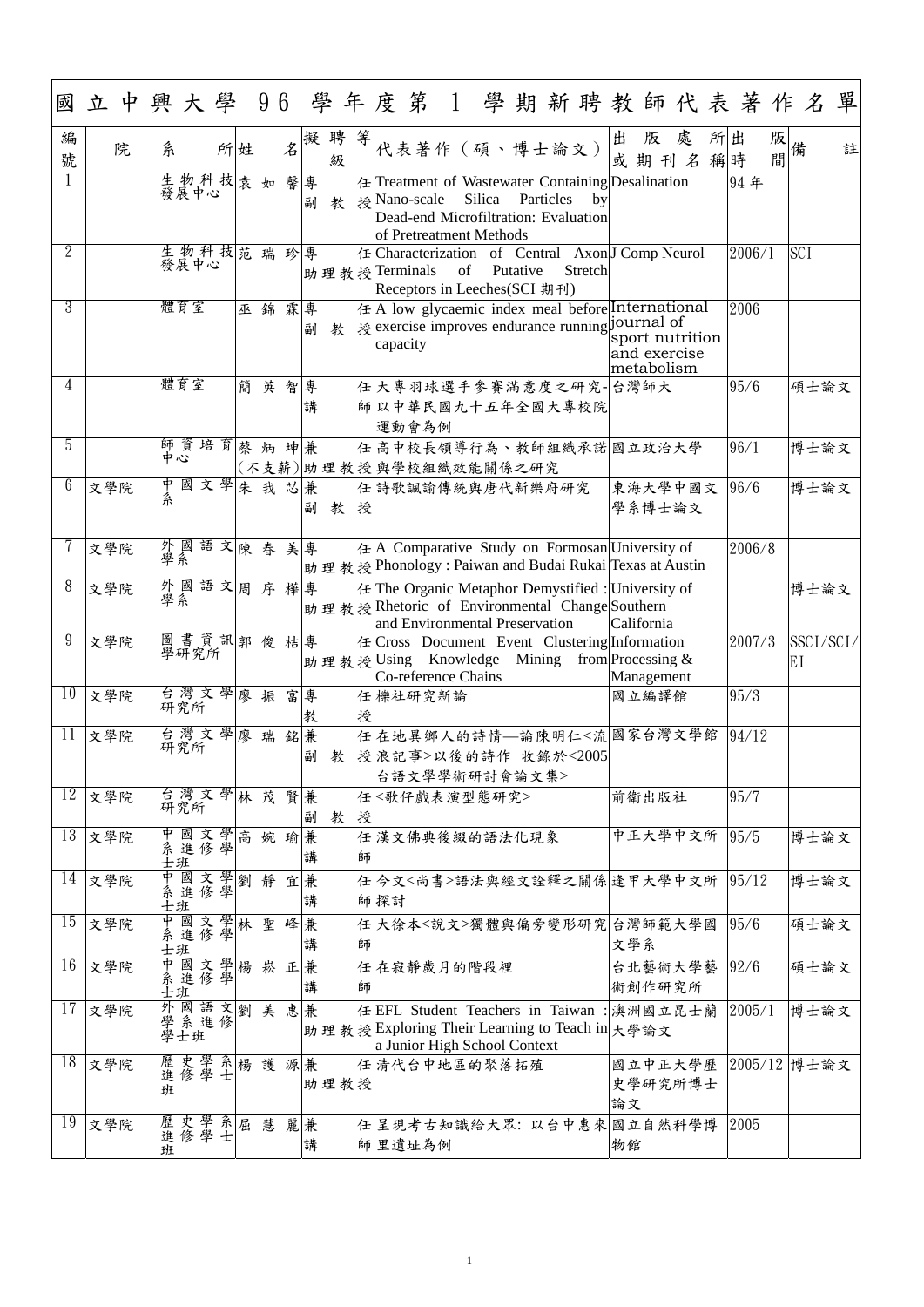| 20     | 晨然院 | <b>茉暨自</b> |    |   | 森林學系 |  | 曾                    | 喜                                                    | 育  | 專  |      | 任 Pollination-Mutualism Strategy of Botanical<br>Thunb.<br>Var. Studyies<br> 助理教授 Ficus<br>erecta<br>beecheyana(Hook. Et Arn.) King and<br>Blastophaga nipponica Grandi. In<br>Seasonal Guandaushi<br>Forest                                                                                                              | 2006/9 | <b>SCI</b>   |
|--------|-----|------------|----|---|------|--|----------------------|------------------------------------------------------|----|----|------|---------------------------------------------------------------------------------------------------------------------------------------------------------------------------------------------------------------------------------------------------------------------------------------------------------------------------|--------|--------------|
| 21     |     |            |    |   |      |  |                      | 農業暨自應用經濟陳淑玲專<br>然資源學學系 助                             |    |    |      | Ecosystem, Taiwan<br>任 Effects of Insurance on Farmer Crop<br> 助理教授   Abandonment                                                                                                                                                                                                                                         | 2007/2 |              |
| 22     |     |            |    |   |      |  | 農業暨自植物病理黄姿<br>然資源學學系 |                                                      |    | 碧專 |      | 任 Biofilm formation and cell-cell 美國威斯康辛州<br> 助理教授 signaling<br>in<br>Stenotrophomonas 大學參迪遜分校<br>maltophilia                                                                                                                                                                                                             | 2007   | 博士論文         |
| 23     | 農然院 |            |    |   |      |  |                      | 業暨自動物科學邱 雲<br>資源學系                                   | 棕兼 | 副  |      | 任 Increased Extracellular Collagen J Cardiovasc<br>教 授Matrix in Myocardial Sleeves of Electrophysiol<br>Pulmonary Veins: An Additional<br>Mechanism Faciliitating Repetitive<br>Chronic<br>Rapid<br>Activities<br>in<br>Sustained Atrial<br>Pacing-Induced<br> Fibrillation.(SCI)(肺靜脈心袖組織 <br>中細胞外膠原母質增加導致心房織<br>維顫動機轉研究) | 2005   | <b>SCI</b>   |
| 24     |     |            |    |   |      |  |                      | 農業暨自動物科學譚發<br>然資源學系                                  | 瑞專 |    |      | 任 Effect of replacing pork backfat with J. Food<br> 助理教授 yams on quality characteristics of Engineering<br>Chinese sausage                                                                                                                                                                                                | 2007   | <b>SCI</b>   |
| 25     |     |            |    |   |      |  |                      | 農業暨自農村規劃  董建宏事<br> 然資源學研究所                    <br> 院 |    |    |      | 任 Planning in a Democratized 美國紐約哥倫比<br> 助理教授  Domain : Democratization and 品大學<br>Planning Bureaucrats in Taiwan 民主<br> 場域中的規劃者-台灣民主化與規<br>劃官僚角色之變遷                                                                                                                                                                      | 2006   | 博士論文         |
| 26 理學院 |     |            |    |   | 化學系所 |  |                      | 李進發專                                                 |    |    | 助理教授 | 任 A Molecular Information Ratchet<br>Nature                                                                                                                                                                                                                                                                               | 2007/2 |              |
| 27     |     | 理學院        |    |   |      |  |                      | 應用數學吳宏達專                                             |    | 副  |      | 任  A partial score test for difference Statistical<br>教 授among heterogeneous populations<br>Models and<br>Methods for<br><b>Biomedical</b><br>and Technical<br><b>Systems</b>                                                                                                                                             | 2007   | <b>SCI</b>   |
| 28     |     | 理學院        |    |   | 物理學系 |  |                      | 吳 秋                                                  |    | 賢專 |      | 任 Influence of bicrystal microstructural Applied<br>助理教授 defects<br>on Physics Letters<br>high-transition-temperature<br>direct-cuttent<br>superconducting<br>quantum interference device                                                                                                                                 | 95/3   | <b>SCI</b>   |
| 29     |     | 工學院        |    |   |      |  |                      | 電機工程許 舜 斌專                                           |    |    |      | $# On$ the existence of stationary, Systems and<br>policies for<br>partially Control Letters<br>助理教授 optimal<br>observed MDPs under the long-run<br>average cost criterion                                                                                                                                                | 2006   |              |
| 30     | 獸學  |            | 醫院 | 所 |      |  |                      | 獸醫微生謝明<br>物學研究                                       |    | 昆專 |      | 任 Approaches to Enhance Protection 美國普度大學<br> 助理教授Against Infectious Bursal Disease in<br>Conferred<br>Chickens<br>by<br><b>DNA-Mediated Vaccination</b>                                                                                                                                                                  | 2006   | 博士論文         |
| 31     | 獸學  |            | 醫院 |   |      |  | 獸醫公共趙<br>衛生學研<br>究所  | 黛瑜專                                                  |    |    |      | 任 The Epidemiology of Epidemic of 國立台灣大學<br> 助理教授Dengue Hemorrhagic Fever by<br>Dengue Virus Serotype 3 in Tainan<br>During 1988-99 and the correlation<br>Between Viral Quasispecies and<br><b>Disease Severity</b>                                                                                                      | 2003/6 | 博士論文         |
| 32     |     |            |    |   |      |  |                      | 社會科學 財務金融 李超雄 專<br> 暨管理學 學系                          |    |    | 教    | 任 Interdepartmental interaction effects Journal of<br>$\frac{1}{2}$ on cost reduction performance in Management<br>development (管理學報)<br>product<br>organizations-Empirical research in<br>Japanese industries. TSSCI.                                                                                                    | 2004   | <b>TSSCI</b> |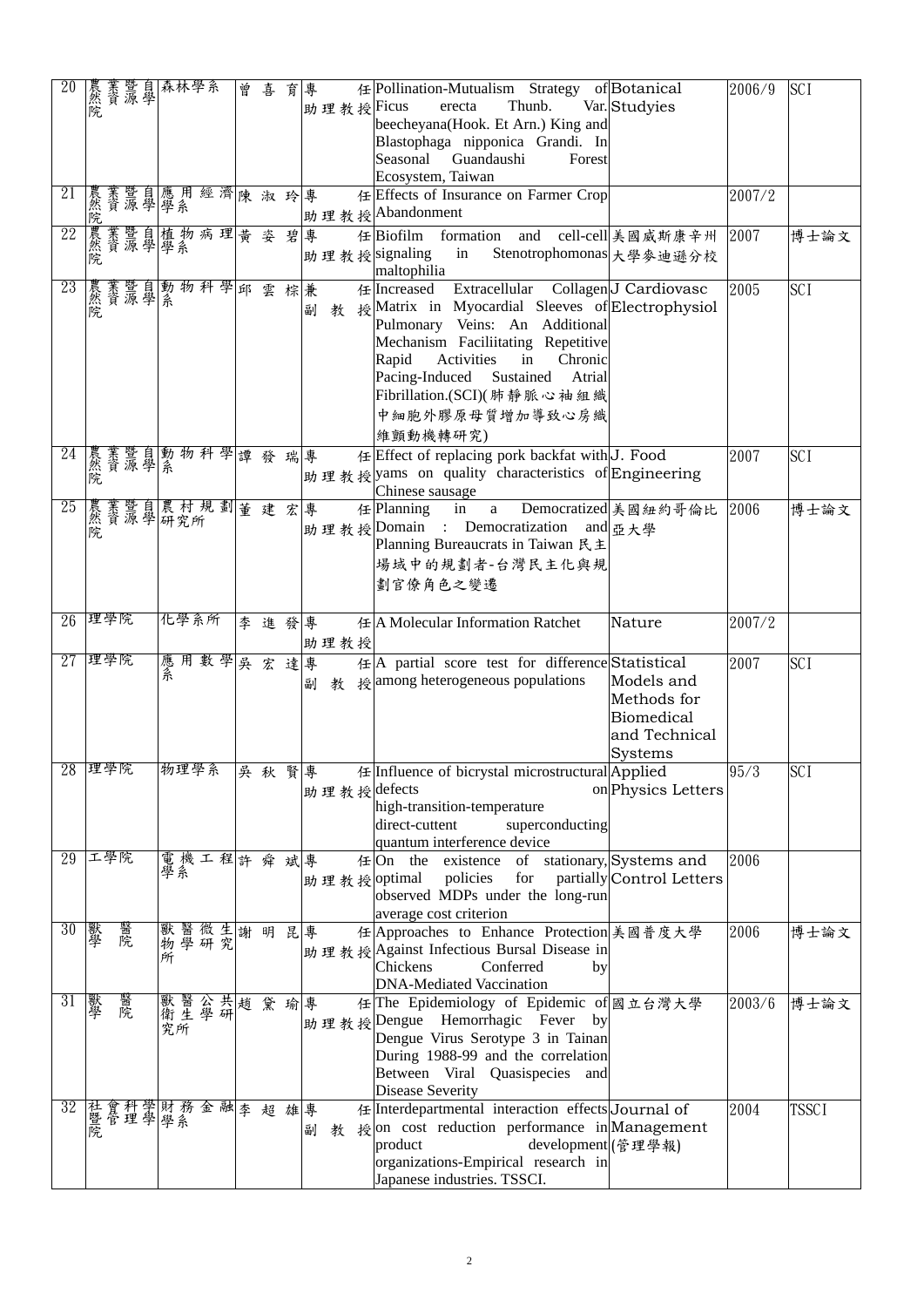| 33                          | 社暨院 |    |              |     | 曾科学財務<br>管理學學系     |    | 金融 | 楊  | 東                                | 曉  | 專      |    |   | 任 Managerial ability and the valuation   美國路易斯安那<br>助理教授 of executive stock options                                                                                                                                                          | 州立大學                          | 2007                    | 博士論文         |
|-----------------------------|-----|----|--------------|-----|--------------------|----|----|----|----------------------------------|----|--------|----|---|----------------------------------------------------------------------------------------------------------------------------------------------------------------------------------------------------------------------------------------------|-------------------------------|-------------------------|--------------|
| 34                          | 社暨院 |    |              |     |                    |    |    |    | 會科學財金法律陳啟垂                       |    | 專<br>副 | 教授 |   | 任民事審判權及其豁免                                                                                                                                                                                                                                   | 銘傳大學法學論<br>叢                  | 2005/6                  |              |
| 35                          | 社暨院 |    |              |     | 會科學財金法律<br>管理學學系   |    |    |    | 施建州兼                             |    |        |    |   | 任法定資本制概念的檢驗-以資本維輔仁大學法律學<br>助理教授持原則為中心                                                                                                                                                                                                        | 研究所博士論文                       | 94/8                    | 博士論文         |
| 36                          | 社暨院 |    |              |     |                    |    |    |    | 會科學企業管理林谷                        | 合  | 專      |    |   | 任 The Influence of Domestic Interfirm 英國倫敦大學皇<br>助理教授Networks on the internationalization 家學院 Royal<br>Small and Medium<br>οf<br>Enterprises: A Study of Taiwanese University of<br>Automobile, Electronics and Textile London<br>Industries | Sized Holloway                | 2005/5                  | 博士論文         |
| 37                          | 社暨院 |    |              |     | 會科學行銷學系<br>管理學     |    |    | 黄  | 文仙                               |    | 專      |    |   | 任 The influence of unawareness set and Journal of<br>助理教授 order effects in consumer regret                                                                                                                                                   | Business and<br>Psychology(SS | Decembe SSCI<br>r, 2006 |              |
| 38                          | 社暨院 |    |              |     | 會科學資訊管理<br>管理學學系   |    |    | 李  | 麗                                | 華  | 兼<br>教 |    |   | 任 Improvement of Signature Scheme Applied<br>授Based on Factoring and Discrete Mathematics<br>Logarithms                                                                                                                                      | and<br>Computation            | Feb. $200$ SCI          |              |
| 39                          | 社暨院 |    |              |     | 會科學資訊管理<br>管理學學系   |    |    | 林清 |                                  | 同兼 | 副<br>教 |    |   | 任 New product Go/NoGo evaluation at IEEE<br>援 the front end-a fuzzy linguistic Transactions<br>approach                                                                                                                                      | on Engineering<br>Management  | 2004/5                  | <b>SSCI</b>  |
| 40                          | 社暨院 |    | 會科學<br>管理學   |     | 資訊管理               |    |    | 楊  | 政穎兼                              |    |        |    |   | 任 Modeling and Performance Analysis IEICE<br>助理教授 of the Low Earth Orbit(LEO)Satellite Transactions<br>Channel                                                                                                                               | on<br>Communicatio<br>ns      | 2003                    | SCI/EI       |
| 41                          | 社暨院 |    |              |     |                    |    |    |    | 會科學資訊管理 <mark>陳牧</mark><br>管理學學系 | 言  | 兼      |    |   | Classifier Soft<br>E[Comparing]<br>Extended<br>助理教授System and Genetic Programming Computing<br>Financial<br>Forecasting:<br>for<br>An<br><b>Empirical Study</b>                                                                              |                               | 20074                   | <b>SCI</b>   |
| 42                          | 社暨院 |    |              |     |                    |    |    |    | 會科學電子商務沈培輝專                      |    |        |    |   | $\#$ On a multiple nodes fault tolerant Proceedings of 2005/12 TSSCI<br>助理教授 training for RBF: Objective function, TAAI'05, Tainan<br>sensitivity analysis and relation to<br>generalization                                                 |                               |                         |              |
| 43 社會科學科技法律<br>暨管理學研究所<br>院 |     |    |              |     |                    |    |    |    | 陳志                               | 忠  | 兼      |    |   | des therapeutischen 德國漢堡<br>$E$ Rechtsfragen<br>助理教授Klonens                                                                                                                                                                                  | HanburgDr. Ko<br>vac 版社       | 95/7                    |              |
| 44                          | 社暨院 | 貿官 | 科學學學<br>理學學學 |     | 業系」                |    |    |    | 管理汪志忠兼                           |    | 講      |    |   | 任 應用聯立方程模式分析台灣地區機 中國統計學報<br>師動車輛需求                                                                                                                                                                                                           |                               |                         |              |
| 45                          | 社暨院 |    | 會科學          | 企學  |                    | 管進 |    |    | 理杜鴻                              | 國兼 | 講      |    |   | 任 降低分頻多工系統之功率峰值比新 大同大學博士論<br>師演繹法研究                                                                                                                                                                                                          | 文                             | 95/10                   | 博士論文         |
| 46                          | 社暨院 |    | 會科學          | 企學  | 業系                 | 管進 |    | 理江 | 惠                                | 櫻兼 | 講      |    |   | 任商業銀行對企業授信決策考量因素管理評論<br>師與授信品質之關係                                                                                                                                                                                                            |                               | 90/5                    | 碩士論文         |
| 47                          | 社暨院 |    | 會科學          | 企學學 | 業系<br>大班<br>士班     | 管進 |    |    | 理張 文                             | 賢  | 兼<br>講 |    |   | 任品牌水果通路關係對中間商合作傾農業經濟<br>師向影響之研究                                                                                                                                                                                                              |                               | 95/12                   | <b>TSSCI</b> |
| 48 社暨院                      |     |    |              | 班   | 會科學會計學<br>管理學進修學   |    |    |    | 系張阜                              | 民兼 |        |    |   | 任 Adaptive Management System for International<br>助理教授 the Allocation of IP Address Scopes of Soft<br>Multi-homing<br>1n<br>Environment                                                                                                      | Network Computing             | 2007/1                  |              |
| 49                          | 社暨院 |    |              | 班   | 會科學會計學系江           |    |    |    | 茂                                | 綸  | 兼<br>講 |    |   | 任 Optimal Agreement in a Scale-Free Informatica<br>師 Network Environment                                                                                                                                                                     | International                 | April<br>2006           |              |
| 50                          | 社暨院 |    |              | 班   |                    |    |    |    | 曾科學會計學系林相<br>管理學進修學士             | 君兼 | 講      |    |   | 任 現金增資與重大投資宣告、財務預 國立中興大學<br>師測修正及股利宣告之關聯性                                                                                                                                                                                                    | Journal                       | 2002/5                  | 碩士論文         |
| 51                          | 社暨院 |    |              | 班   | 會科學會計學系<br>管理學進修學士 |    |    | 廖  | 英                                | 任  | 兼<br>講 |    | 師 | 任盈餘管理與財務報表價值攸關性                                                                                                                                                                                                                              | 私立輔仁大學                        | 2005/6                  | 碩士論文         |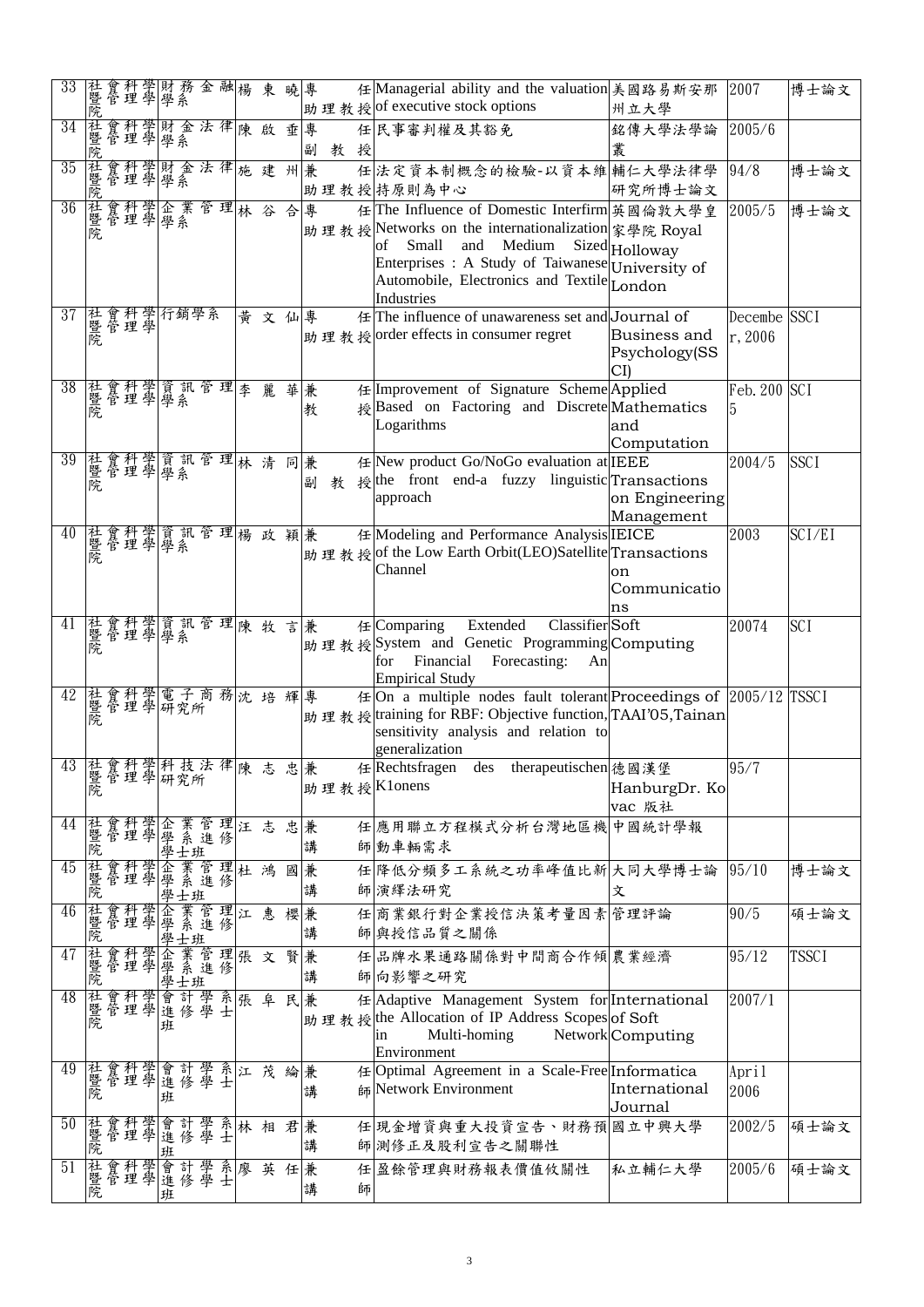| $52$ 文學院 | 歷史學系<br>林富      | 士專           | 任 醫者或病人:童乩在台灣社的角色 中央研究院歷史  94年                         |
|----------|-----------------|--------------|--------------------------------------------------------|
|          |                 | 授與形象<br>教    | 語言研究所集刊                                                |
|          |                 |              | (Current)                                              |
|          |                 |              | Contents/Arts &                                        |
|          |                 |              | Humanities 及                                           |
|          |                 |              | Arts &                                                 |
|          |                 |              | Humanities                                             |
|          |                 |              | Citation Index                                         |
|          | 53 農業暨自食品暨應黃永勝專 |              | 任 Elongation of long-chain fatty Prog. Lipid Res. 93 年 |
|          | 然資源學用生物科        | 授acids.<br>教 |                                                        |
| 院        | 技學系             |              |                                                        |